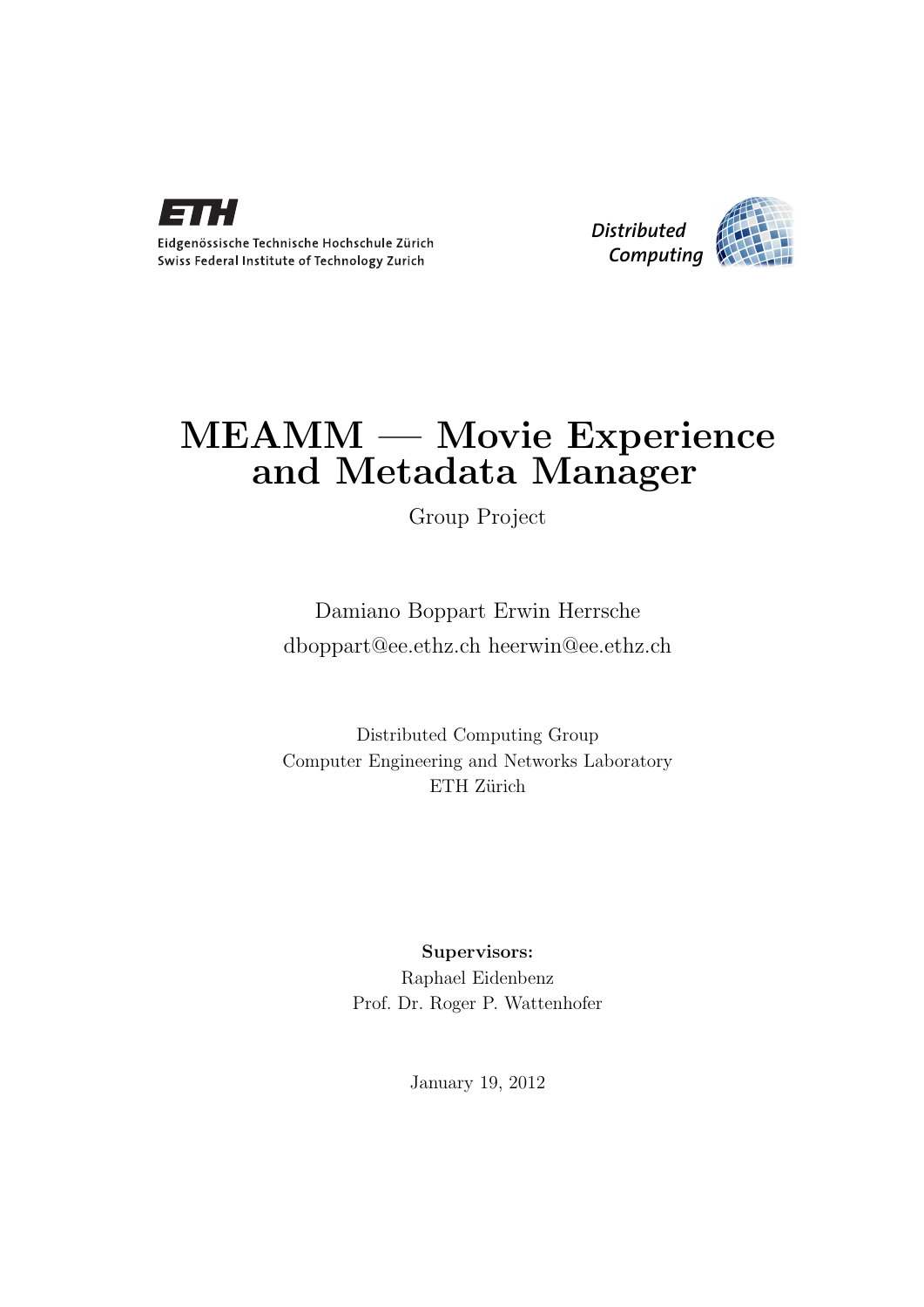## Abstract

<span id="page-1-0"></span>Currently there are few applications available that help users organize the film file collection that they store on their computer. The focus of this project was to design and start developing a new application that links relevant metadata to the users film files in his collection, providing her with a powerful tool to keep her collection organized and manageable. As this application was built from scratch, much of the effort went into planning and building a solid foundation that allows for easy extension beyond the extent of what was accomplished in this group project.

This project consist of the following parts:

- This paper, outlining the reasoning behind design decisions made concerning the implementation,
- The source code of the application that was developed, which is called "MEAMM".

The source code is available through the web-based hosting service for software development projects Gitorious<sup>1</sup> at this location: [https://gitorious.org/](https://gitorious.org/meamm/meamm/trees/StrangerThanFiction)  ${\tt meamm/meamm/trees/Stranger ThanFiction^2}.$ 

<sup>1</sup><http://gitorious.org/>

<sup>&</sup>lt;sup>2</sup>Please note that this link references a specific version of the application, the commit tagged with StrangerThanFiction. Later version might be available, a version history can be found at <https://gitorious.org/meamm/>.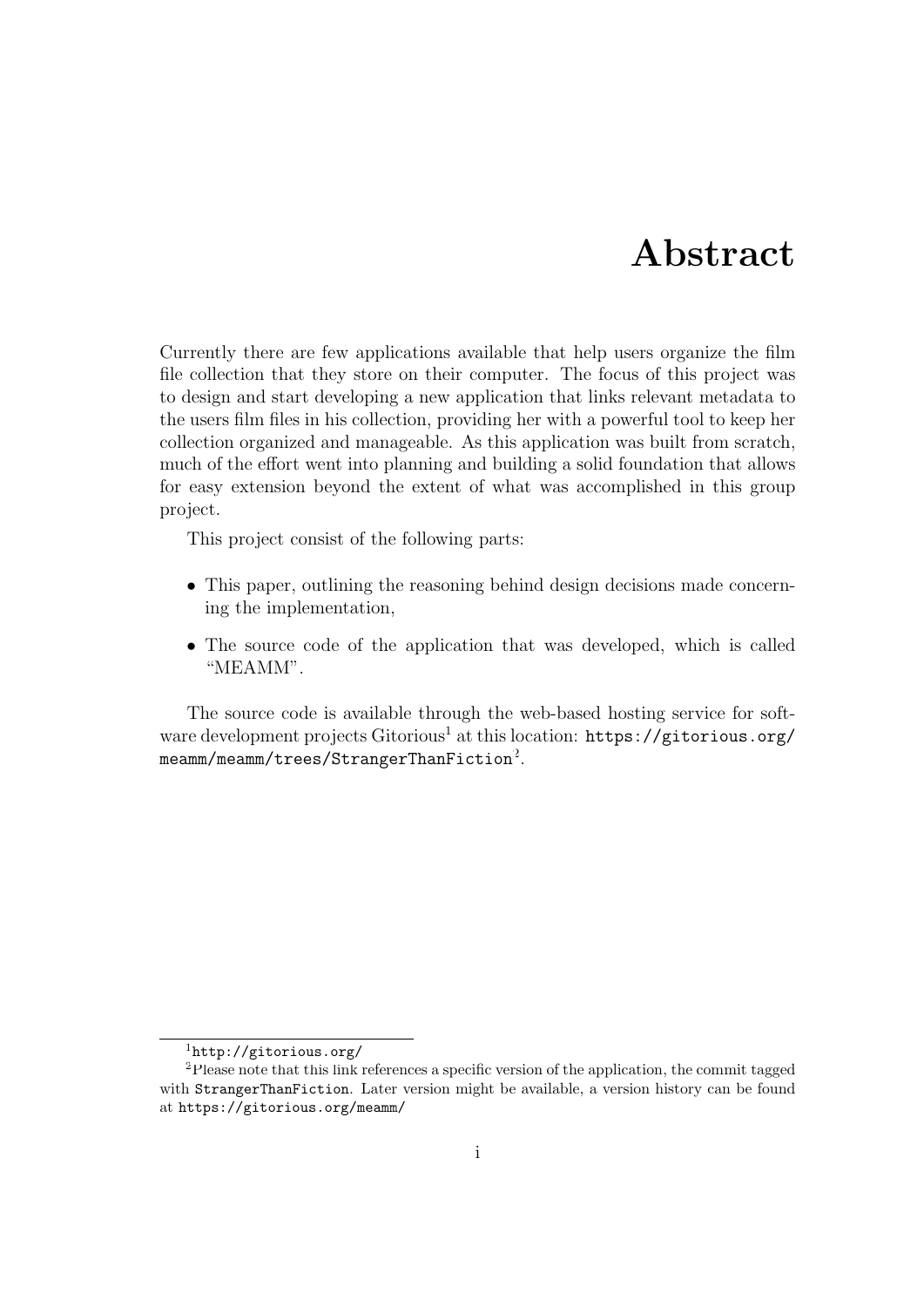## **Contents**

|                  | $\mathbf{i}$<br>Abstract           |              |                                               |                |  |  |
|------------------|------------------------------------|--------------|-----------------------------------------------|----------------|--|--|
| 1                |                                    | Introduction |                                               | $\mathbf{1}$   |  |  |
| $\boldsymbol{2}$ | Design                             |              |                                               |                |  |  |
|                  | 2.1                                |              |                                               | 3              |  |  |
|                  |                                    | 2.1.1        |                                               | 3              |  |  |
|                  |                                    | 2.1.2        |                                               | $\overline{4}$ |  |  |
|                  |                                    | 2.1.3        | Media Collection Managers                     | $\overline{5}$ |  |  |
|                  |                                    | 2.1.4        |                                               | 5              |  |  |
|                  | 2.2<br>Choosing a Metadata Source  |              |                                               |                |  |  |
|                  |                                    | 2.2.1        | $IMDb - http://www.indb.com/$                 | 6              |  |  |
|                  |                                    | 2.2.2        | Linked Movie Database - http://linkedmdb.org/ | $\overline{7}$ |  |  |
|                  |                                    | 2.2.3        | $Freebase - http://www.freebase.com/$         | $\overline{7}$ |  |  |
|                  | 2.3                                |              |                                               | $\overline{7}$ |  |  |
|                  |                                    | 2.3.1        |                                               | $\overline{7}$ |  |  |
|                  |                                    | 2.3.2        |                                               | 9              |  |  |
|                  |                                    | 2.3.3        |                                               | 9              |  |  |
| 3                | Implementation                     |              |                                               |                |  |  |
|                  | 3.1                                |              | The Interface to Freebase                     | 11             |  |  |
| 4                | <b>Discussion of Results</b><br>14 |              |                                               |                |  |  |
| $\mathbf{5}$     | Outlook<br>15                      |              |                                               |                |  |  |
| 6                | Acknowledgements                   |              |                                               | 16             |  |  |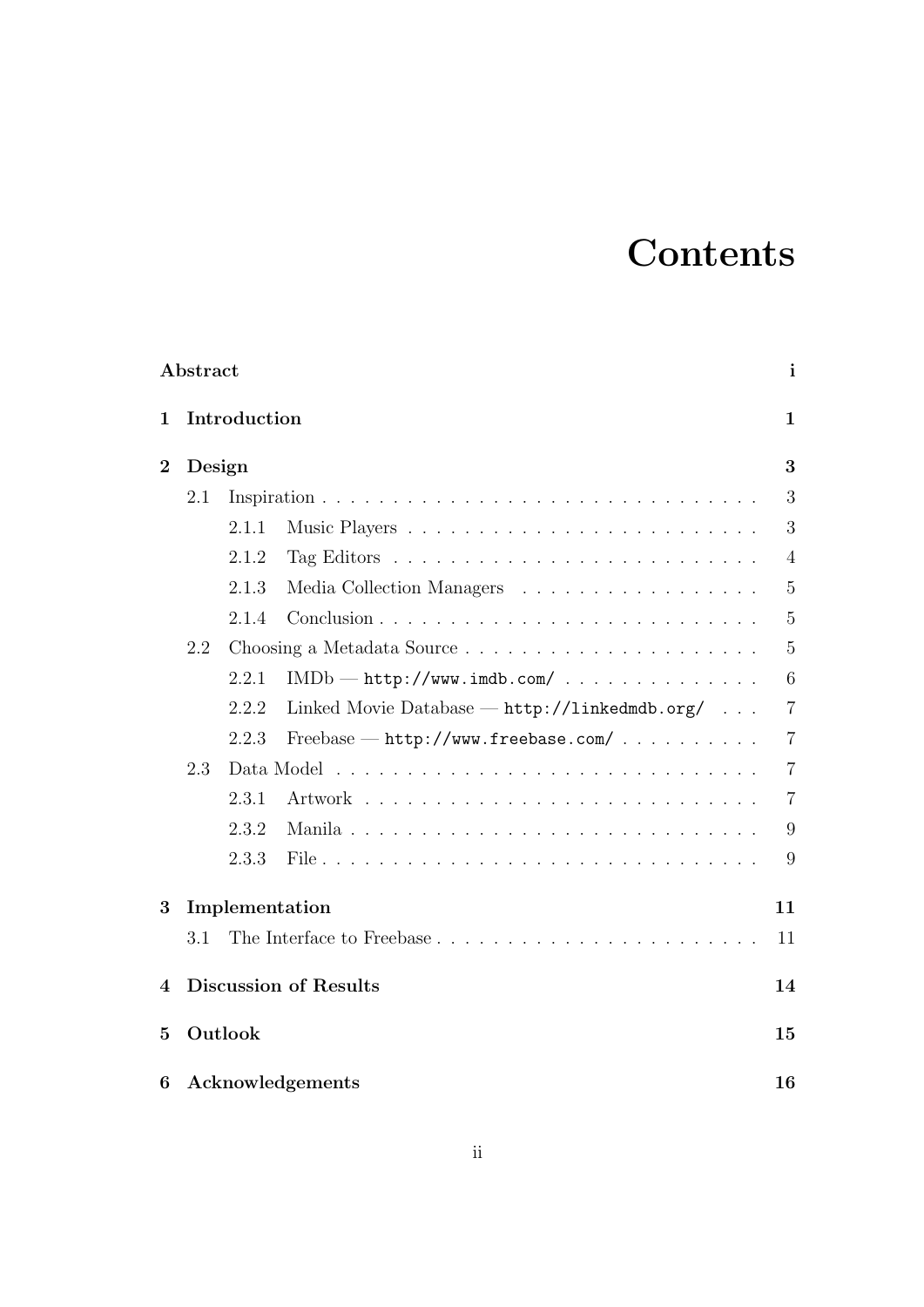## CHAPTER<sub>1</sub> Introduction

<span id="page-3-0"></span>Both authors of this paper have made a habit of watching films on their computers in recent years. As our collection of film files started to grow, we came to see that there are practically no applications available that can assist us in managing a collection of film files. Common, repetitive tasks that would be easy to automate have to be done by hand. The following paragraphs describe a couple of these tasks.

Often, after having watched a film, we are interested in seeing the actors that have played in the film to see if they appear in other films worth watching. Or, we would like to find a song from the soundtrack and to see whether a sequel is in production.

Whenever we want to look up details on a specific film we have on disk, we typically have to go online and use an encyclopedia such as Wikipedia<sup>1</sup> or a site that catalogs movies such as  $IMDb<sup>2</sup>$  to do so. We have what we want to know more about right in front of us — the film file — and yet we have to go somewhere else to find out more about it — online. Even worse, it does not suffice to do it once for every film file, it has to be done every time we want to look something up.

An application that could retrieve the relevant metadata on a film and store it locally linked to a file would save us the trouble of entering the films names into a search field in the browser every time we want to look something up.

As our film file collections have grown beyond what one HDD can hold, determining whether we have a film on disk and if so, where exactly it is located becomes an increasingly involved job: Do I still have it on the HDD of my laptop computer? Or have I moved it to my desktop PC? Did I copy it to my external HDD that my friend just borrowed over the weekend? Is my USB thumb drive even big enough to hold my film file if I find it? Having an overview of one's film

<sup>1</sup><http://www.wikipedia.org>

<sup>2</sup><http://www.imdb.com>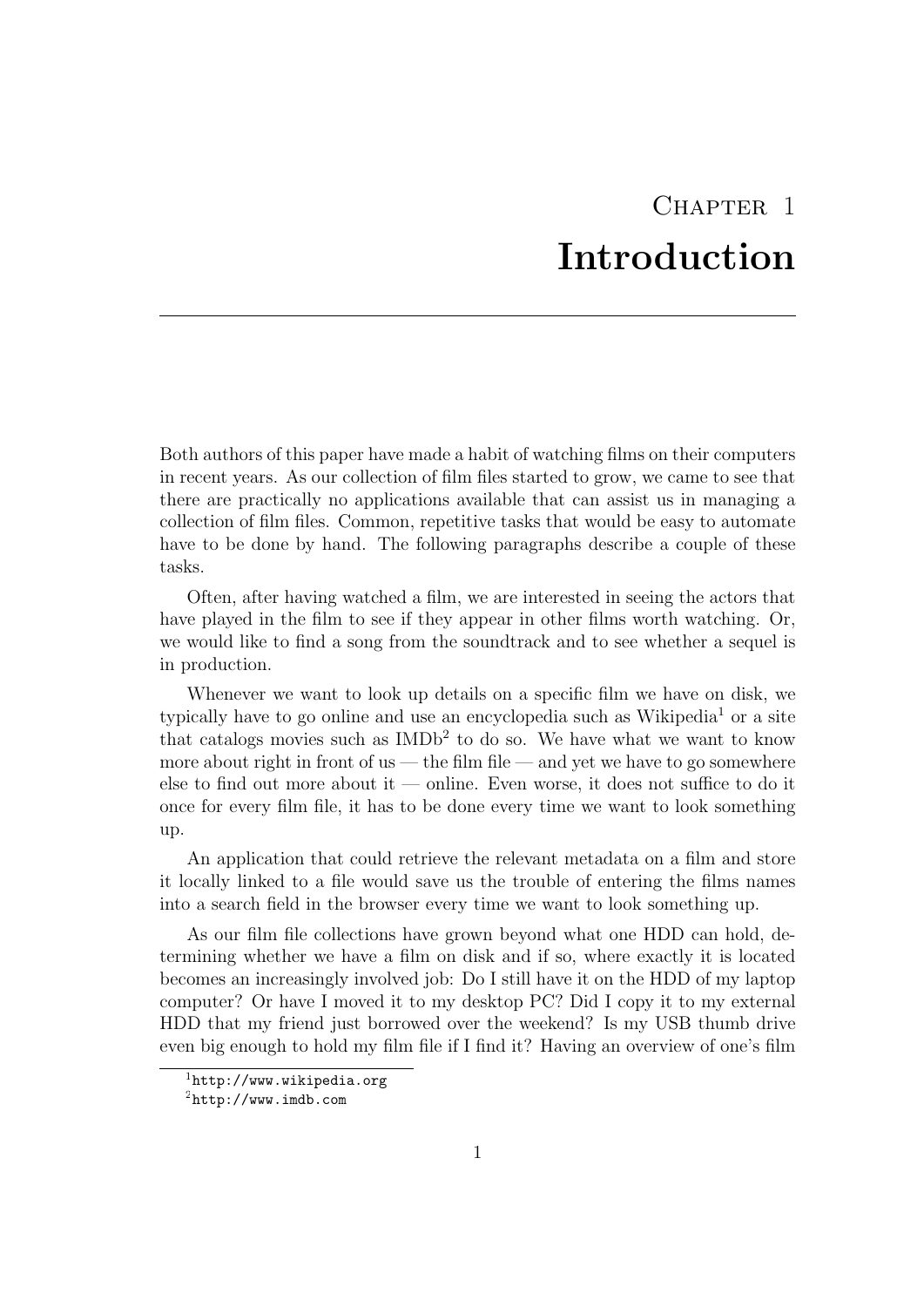#### 1. INTRODUCTION 2

file collection becomes increasingly difficult as the number of involved devices and HDDs increase.

In this world of removable storage devices and network shares, just because a file is not found at the path in the file system it was last seen does not automatically mean that it has been deleted. An application that could keep track of these volatile files in our film collection would be of great help in answering the above questions.

As we were unable to find any existing application that can help us with problems such as these, we decided to write our own. As the software engineering proverb goes: "Use the best tool for the job — If it doesn't exist, write it yourself."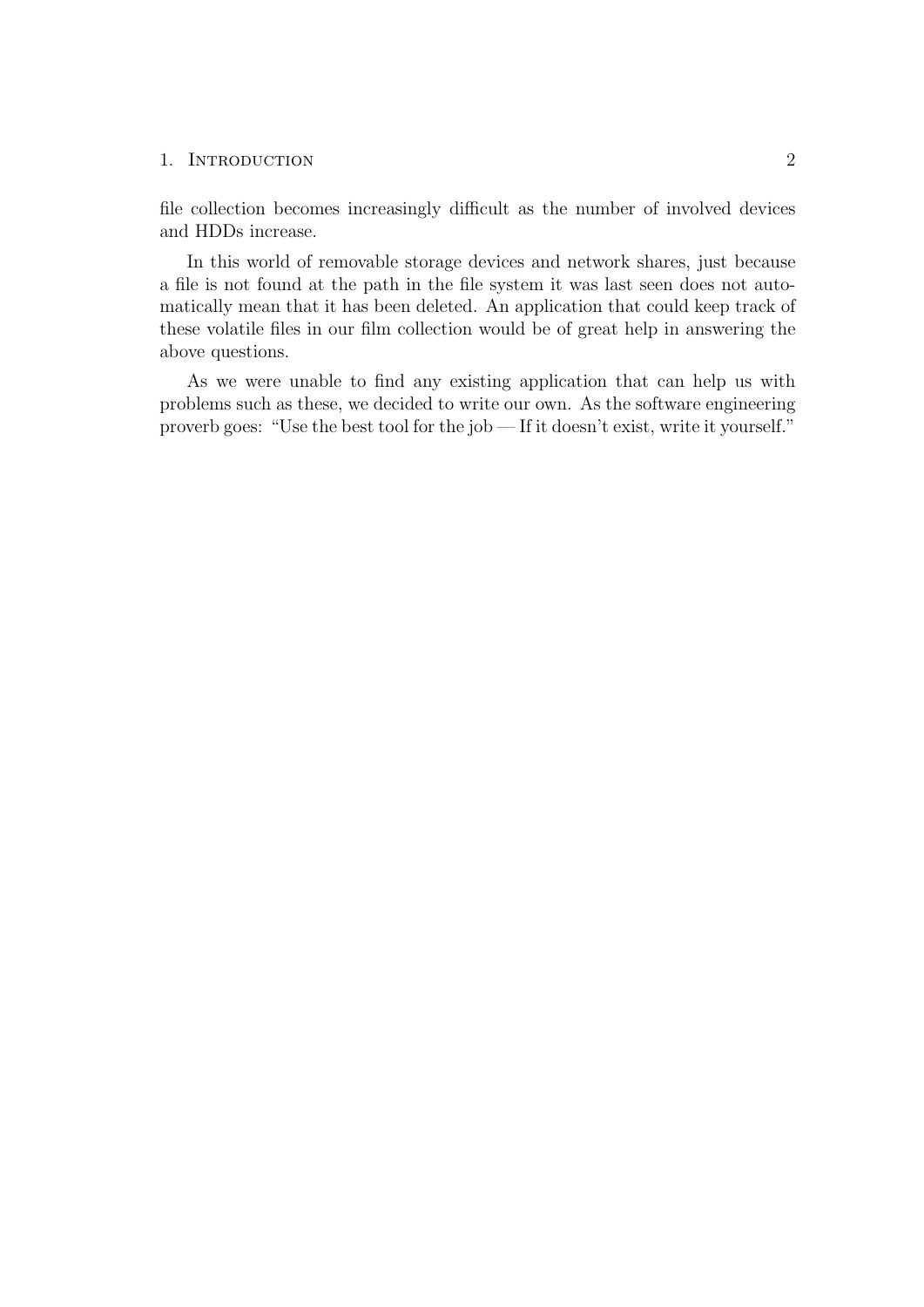# CHAPTER<sub>2</sub> Design

### <span id="page-5-1"></span><span id="page-5-0"></span>2.1 Inspiration

After having decided to write our own application, our first step was to study existing ones to find ideas or concepts we could reuse. We examined applications for traits worth considering in the design of MEAMM. We broke the interesting applications into three categories, Music Players, Tag Editors and Media Collection Managers, which are discussed in detail in the following sections.

#### <span id="page-5-2"></span>2.1.1 Music Players

Music players is the most important category of applications that has influenced MEAMM. This is due to the fact that for many applications in this category, metadata has traditionally played an important role in how the user interface is structured and how the application is used. Many music players include a library or catalog for the user to keep track of his collection of files, and browsing the collection using metadata is ubiquitous for these applications. In fact, many applications in this category have embodied the concept of navigation by metadata so deeply that using them as a "front end" for managing files is complicated. Things such as "copy the audio files in this playlist into a specific folder" or "move these files in my library to a different location on the file system" are uncomfortable to accomplish at best. Music players seem to try their best to make the user deal with files exactly once: when importing files into the internal library.

Notable examples of applications that fit this description are  $GMusichrowser<sup>1</sup>$ ,

<sup>1</sup><http://gmusicbrowser.org/>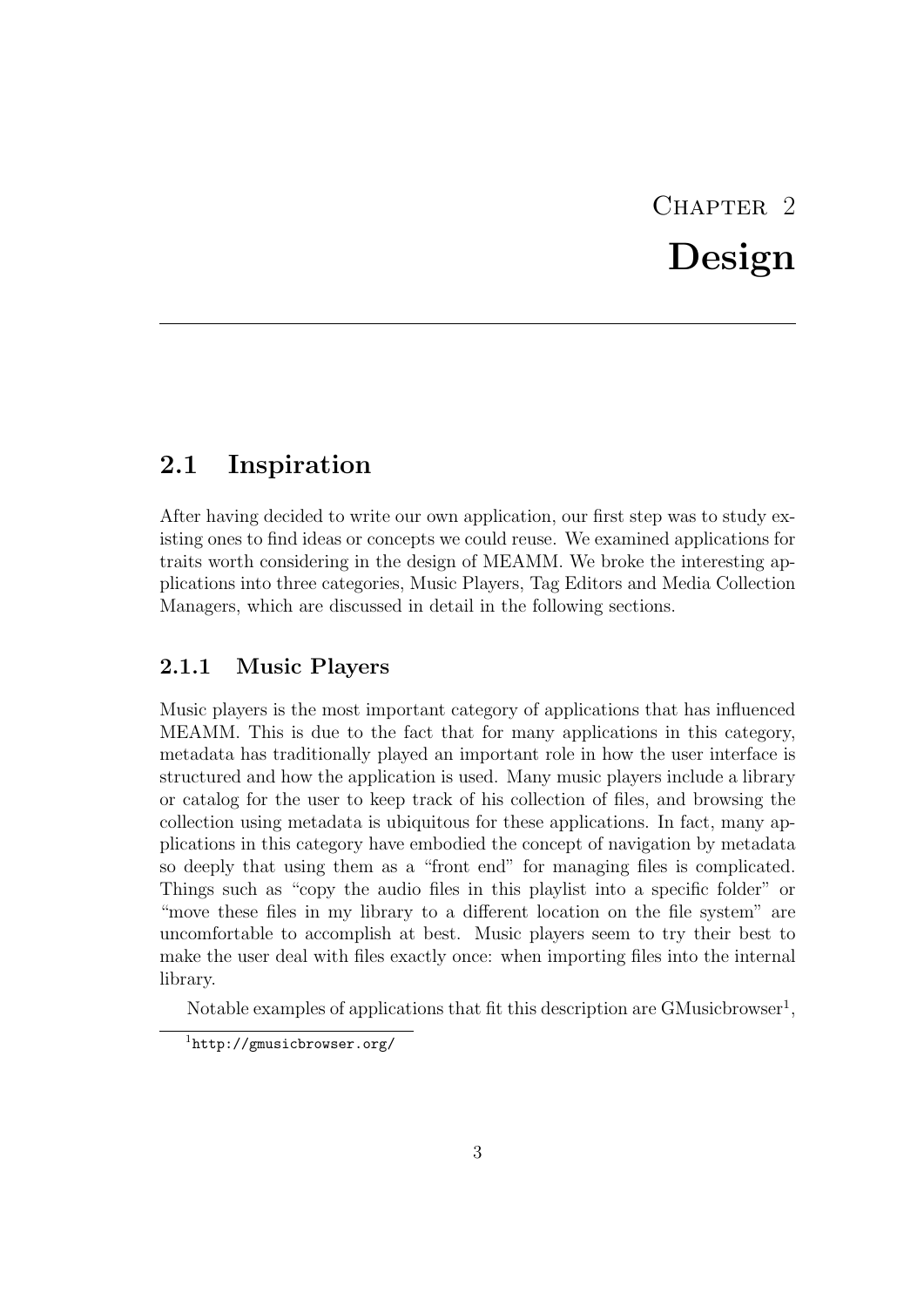Banshee<sup>2</sup>, Winamp<sup>3</sup> and iTunes<sup>4</sup>.

Today, many music players have the capability of managing video files alongside audio files. They are, however, not yet adept at managing film files as there are several important differences between video and audio files.

Audio files are generally containers that permit the storage of metadata in addition to the audio content. In practice, music players make the supposition that this feature is made use of. This assumption reduces a music players library to a mere cache of data found within the files it tracks. However, this assumption does not generally hold for film files. Many containers do not offer the possibility to store metadata within the file, and in containers that do, the feature is simply never used. There is also no industry standard defining the format of such metadata. Music players are often not designed to retrieve metadata from anywhere but within the file, so files which do not incorporate metadata are considered not to have metadata at all. Another circumstance that is often not respected by these music players is that one film might consist of several files or one file might contain several films. For these reasons, music players were useful making decisions concerning the user interface, but not the back end.

#### <span id="page-6-0"></span>2.1.2 Tag Editors

Tag Editors are applications that assist the user in editing the metadata stored in audio files. As the presence and quality of this metadata is crucial to music players as has been discussed above, some functionality found in the stand-alone tag editors in this category is often also found built into music players themselves. Many tag editors make it easy to use a web resource to retrieve metadata from to be stored in the audio files. Some offer the possibility to find the correct record in a web database based on incomplete metadata already present in the files.

Notable examples of applications in this category are Picard<sup>5</sup> and Mp3tag<sup>6</sup>.

As tag editors are generally designed to handle audio files only, they make the same assumptions that music players have on the nature of the files they can handle. As has been discussed for music players, this makes tag editors a reference for user interface design decisions only.

<sup>2</sup><http://banshee.fm/>

 $3$ <http://www.winamp.com/>

 $4$ <http://www.apple.com/itunes/>

<sup>5</sup>[http://musicbrainz.org/doc/MusicBrainz\\_Picard](http://musicbrainz.org/doc/MusicBrainz_Picard)

 $6$ <http://mp3tag.de/>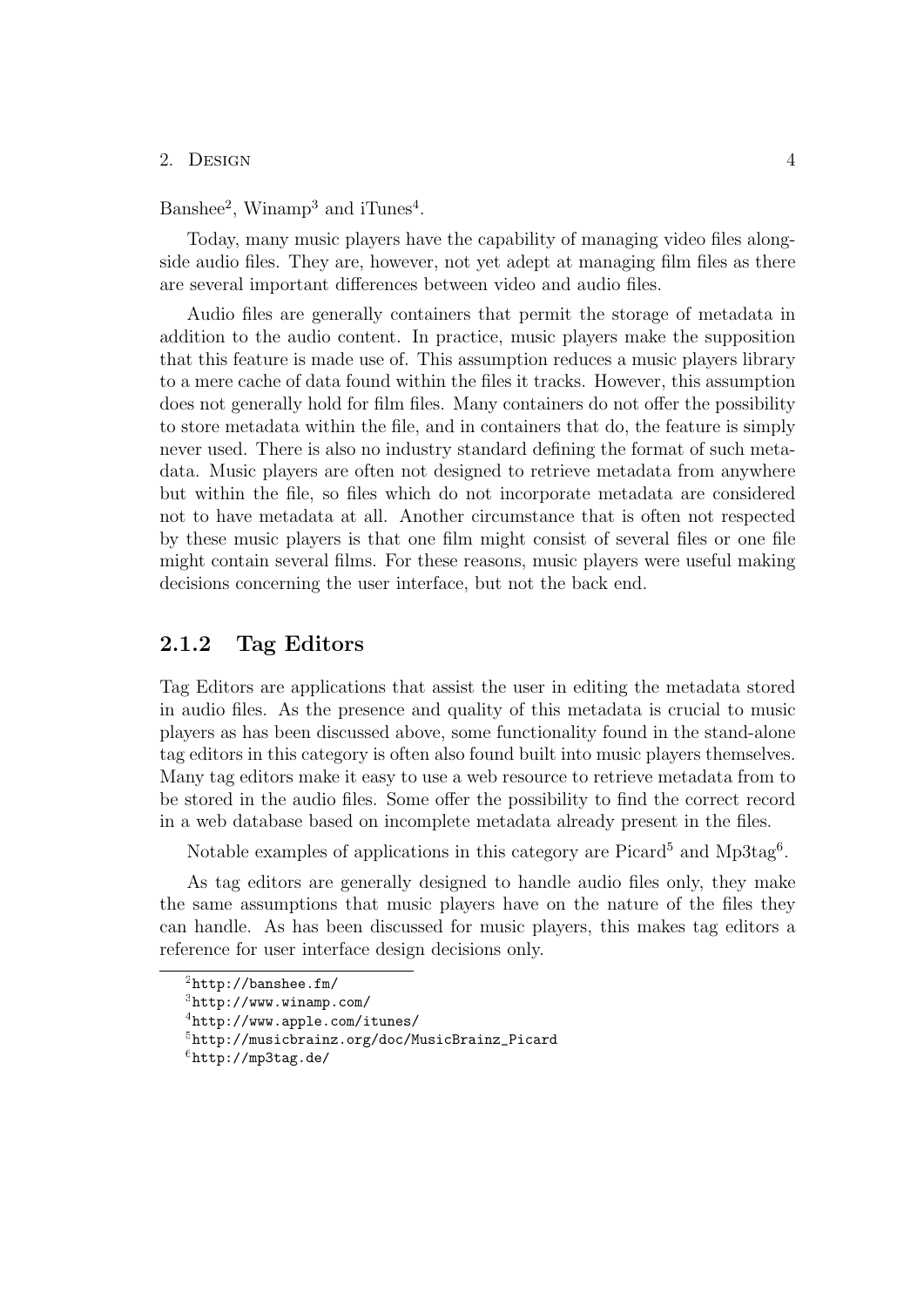#### <span id="page-7-0"></span>2.1.3 Media Collection Managers

Media collection managers, often also called DVD collection managers, are applications designed to catalog physical media that contains films such as DVDs or Blu-ray discs. The user interface in essence consists of a browser, similar to the user interfaces found in music players. Applications in this category are unaware of any files, as they are designed to organize physical objects. If a user were to use a Media Collection Managers to organize her video files it would require additional work, as she would have to manage the metadata stored by the collection manager in addition to managing the film files. Nevertheless, we consider applications of this category closest to what we envision MEAMM to be — a media collection manager that handles files where others handle references to physical media.

Notable examples of media collection managers include Griffith<sup>7</sup>.

#### <span id="page-7-1"></span>2.1.4 Conclusion

Even though each category of applications discussed above has severe shortcomings with respect to our goals, they have been of great help. Many design decisions regarding how the user interface of MEAMM is structured, or how a given task for the user is broken down into small steps, have been made a lot easier by the authors' familiarity with existing applications in the above categories.

### <span id="page-7-2"></span>2.2 Choosing a Metadata Source

One of the most important features of MEAMM is its ability to retrieve film metadata from a web-based database. We decided early on to structure MEAMM's code modularly in such a way that it would be able to support using multiple resources for metadata lookups. However, given the time constraints of this project, it was also decided that the implementation would only access one remote resource to begin with.

As the usefulness of MEAMM depends to a large part on the comprehensiveness and completeness of the metadata of the films it keeps track of, careful selection of the one data source to be used was of paramount importance.

From the list of possible candidates we compiled, we picked the three that looked the most promising and evaluated them in more detail.

<sup>7</sup><http://griffith.cc/>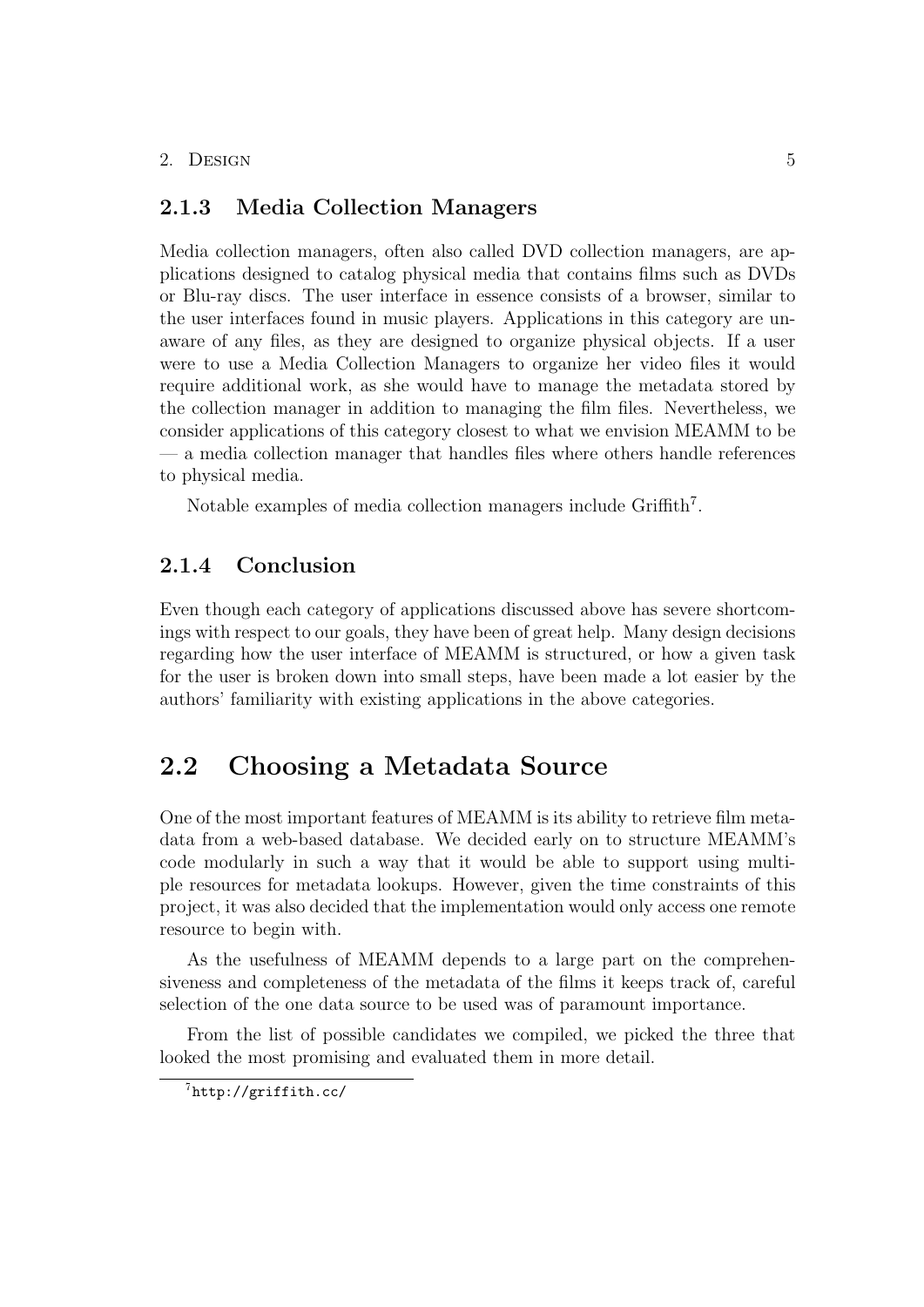| $\frac{1}{2}$         |                                                    |                 |  |
|-----------------------|----------------------------------------------------|-----------------|--|
| <b>Source</b>         | Alexa rank <sup>c</sup> $\#$ of films <sup>b</sup> |                 |  |
| IMD <sub>b</sub>      | -37                                                | $268571^c$      |  |
| Linked Movie Database | 3501526                                            | $85620^{\rm d}$ |  |
| Freebase              | 19463                                              | $192292^e$      |  |

<span id="page-8-1"></span>Table 2.1: Quantitative criteria of the evaluated web resources

<sup>a</sup> Alexa traffic rank, global; retrieved from http://www.alexa.com/

 $<sup>b</sup>$  The number of film entries in the resource. Only feature films considered where the</sup> statistics differentiated between types of films.

c retrieved from <http://www.imdb.com/stats>

d retrieved from <http://wiki.linkedmdb.org/Main/Statistics>

e retrieved from <http://www.freebase.com/view/film/film>

We considered the following criteria to evaluate the web resources:

• Alexa global traffic rank and the number of feature film entries These were the only two quantitative measures considered. We took them as a rough indicator of the comprehensiveness and completeness of the database, assuming that resources with more traffic and more film records were better.

#### • Content licensing

The license of the content MEAMM was to retrieve and the terms of use of the interface to the service were also taken into consideration.

• The API

Our most important criterion was, however, the design of the interface of the web resource to be used from within MEAMM. The nature of the interaction with the web resource and the data models employed obviously have a great impact on code complexity and performance of MEAMM.

The quantitative criteria are given in Table [2.1.](#page-8-1) A more detailed discussion of each candidate can be found in the following sections.

#### <span id="page-8-0"></span> $2.2.1$  IMDb — http://www.imdb.com/

Given the above numbers, it is safe to say that IMDb is one of the most importance film reference works available online. It is also a website well-known to both authors and was therefore the most obvious candidate. However, IMDb does not offer any way for applications to directly interact with its service that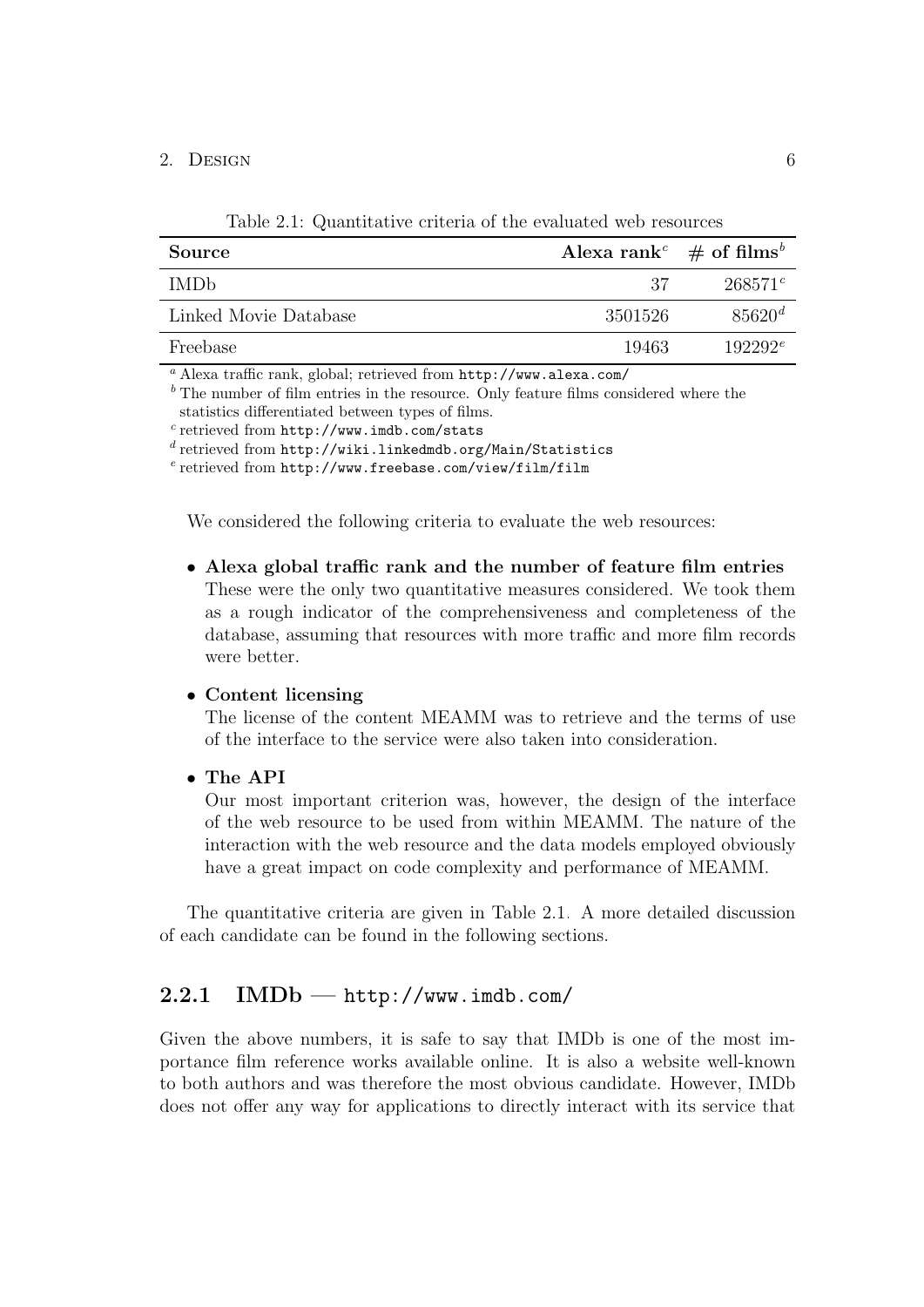would have been useful to us<sup>8</sup>. Also, the terms of use<sup>9</sup> were too restrictive for our taste. IMDb was therefore discarded as a candidate.

#### <span id="page-9-0"></span>2.2.2 Linked Movie Database — http://linkedmdb.org/

The Linked Movie Database licenses its content under the Creative Commons Attributions License or the GNU Free Documentation License depending on the source<sup>10</sup>. Its API consists of a SPARQL<sup>11</sup> endpoint:  $http://data.linkedmdb.$ [org/sparql](http://data.linkedmdb.org/sparql). As neither of the authors had been familiar with this type of interface, and we were unable to find any comprehensive documentation on it, we discarded the Linked Movie Database as a candidate in favor of Freebase.

#### <span id="page-9-1"></span>2.2.3 Freebase — http://www.freebase.com/

Content on Freebase is licensed under the Creative Commons Attribution Li $cense<sup>12</sup>$ . Freebase offers multiple  $APIs<sup>13</sup>$ . The main advantage of Freebase over the other contenders is its extensive documentation found on the website<sup>14</sup>. In addition, anecdotal evidence collected during the work on MEAMM suggests that, at least for U.S. film productions, the extent of metadata available on Freebase is comparable to that offered by IMDb. As at this point we considered Freebase to be "as good as it gets" we refrained from evaluating further web resources.

### <span id="page-9-2"></span>2.3 Data Model

#### <span id="page-9-3"></span>2.3.1 Artwork

An "artwork" in our data model is defined to refer to the metadata associated with a single motion picture production, and encompasses all versions of it. We defined the term "artwork" because the terms "film" and "movie" are commonly used to refer to both a film's metadata and a medium carrying a film such as a DVD or file.

<sup>8</sup>All interfaces apart from the website itself are listed on [http://www.imdb.com/](http://www.imdb.com/interfaces) [interfaces](http://www.imdb.com/interfaces)

 $^{9}$ [http://www.imdb.com/help/show\\_article?conditions](http://www.imdb.com/help/show_article?conditions)

<sup>10</sup><http://wiki.linkedmdb.org/Main/Licensing>

 ${}^{11}$ SPARQL = SPARQL Protocol And RDF Query Language

<sup>12</sup><http://wiki.freebase.com/wiki/License>

<sup>13</sup><http://wiki.freebase.com/wiki/Developers>

<sup>14</sup>for instance <http://www.freebase.com/docs/mql>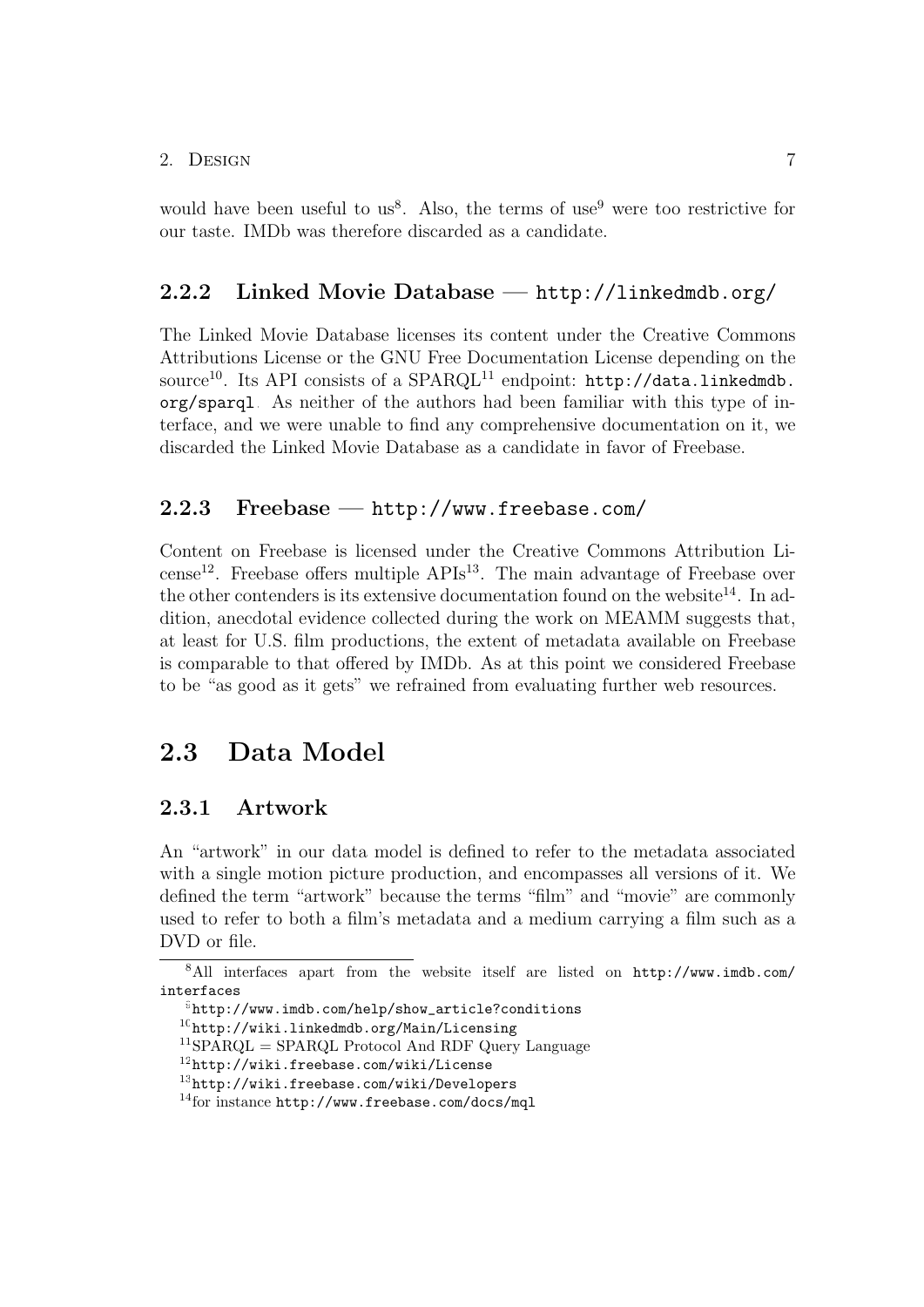| attribute<br>type | integer<br>value       | string 0                 | string 1                            | string 2    |
|-------------------|------------------------|--------------------------|-------------------------------------|-------------|
| title             | priority               | title string             | $\langle \text{language}^a \rangle$ | description |
| date              |                        | date string <sup>b</sup> | $\text{country}^c$                  | description |
| person            | person id              | function                 | (character)<br>name)                |             |
| genre             | priority               | genre string             |                                     |             |
| keyword           | priority               | keyword<br>string        |                                     |             |
| URL               |                        | URL                      | description                         |             |
| image             | priority               | URL                      | description                         |             |
| origin            |                        | $\text{country}^c$       |                                     |             |
| language          | priority               | language <sup>a</sup>    |                                     |             |
| length            | length in sec-<br>onds | version/description      |                                     |             |
| relation          | artwork id             | type                     | description                         |             |
| map id            |                        | web<br>resource<br>id    |                                     |             |

<span id="page-10-0"></span>

|  |  | Table 2.2: Predefined attribute types |  |  |
|--|--|---------------------------------------|--|--|
|--|--|---------------------------------------|--|--|

<sup>a</sup> Language code as specified by ISO 639-3

 $<sup>b</sup>$  Date string as specified by ISO 8601</sup>

 $c$  Country code as specified by ISO 3166-1 alpha-2

An artwork is a set of attributes. Each attribute has a type, an integer value, a source and up to four string values. The semantics of the integer and string values depend on the attribute type. The source is used to track the origin of the attribute. Any artwork may contain zero or more attributes of any attribute type. We defined a set of attributes which are listed in table [2.2](#page-10-0) and can be used to describe almost anything related to artwork metadata. The attributes defined so far do not make use of the fourth string. It is reserved for future use.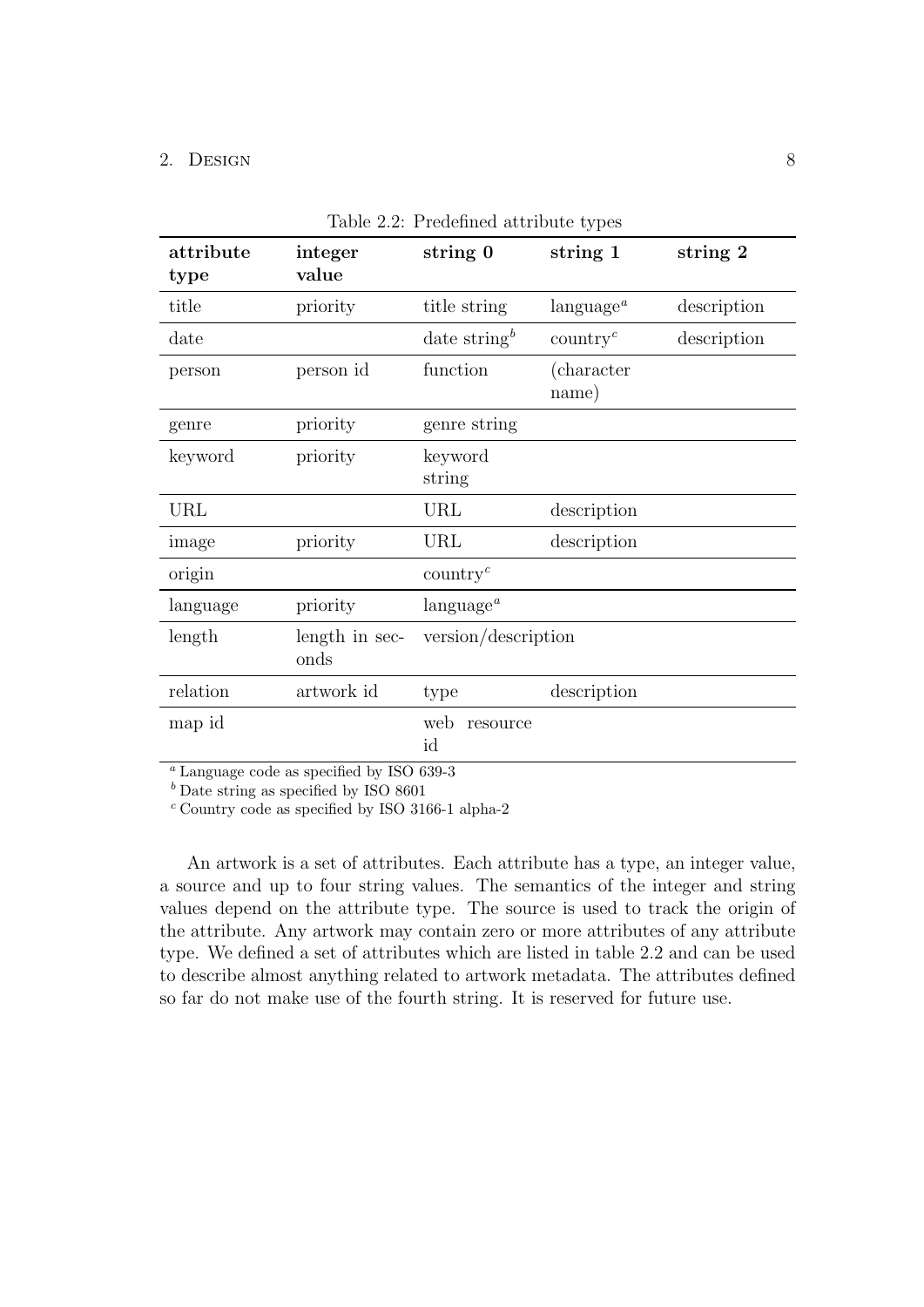| attribute type | integer value | string value    |
|----------------|---------------|-----------------|
| name           | priority      | name            |
| URL            |               | URL             |
| gender         |               | gender          |
| birthday       |               | $date^a$        |
| death day      |               | $date^a$        |
| map id         |               | web resource id |

<span id="page-11-2"></span>Table 2.3: Predefined attribute types

<sup>a</sup> Date string as specified by ISO 8601

#### Person

We decided to track persons separately to be able to store some metadata for them in a similar manner to artworks. Person attributes are therefore very similar to artwork attributes, except they only have one possible string value. Table [2.3](#page-11-2) shows our predefined attributes and their value interpretation.

### <span id="page-11-0"></span>2.3.2 Manil $a^{15}$

Manilas are used to group files independent of their actual location within a file system. This allows the program to be aware of atomic groups of files for various actions such as copying and playing. There may be no manila without a file in it, and no file without at least one manila.

### <span id="page-11-1"></span>2.3.3 File

A file may refer to an actual file on a file system or to a disk in a shelf. Files are stored with their size, location and file type. To solve the problem of keeping track of files on removable drives, the location is stored as a hookpath.

#### Hookpath

Keeping track of files on removable drives is not trivial. The absolute path of a file may change. There are technologies to keep track of a removable drives within

<sup>15</sup>as in Manila folder, a file folder made out of Manila paper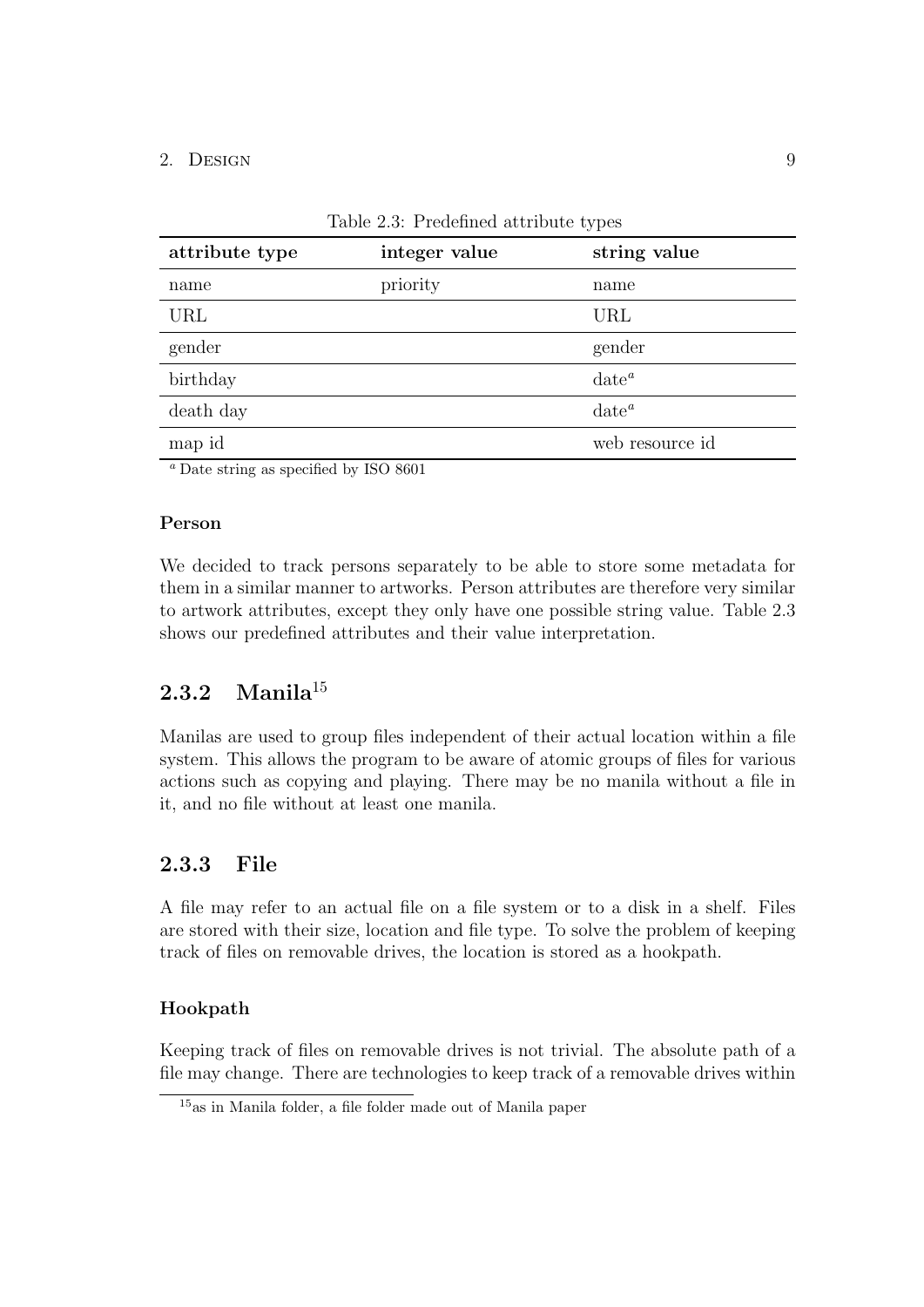several operating systems. They all introduce several layers of abstraction. Hooks and hookpaths are a solution which operate on top of the file system, therefore not introducing any new abstraction layer and staying independent of the underlying system.

A hookpath is a method to store files as a relative path and a reference to the base directory. A hookpath has the following form:

$$
hook([UUD (hook])\
$$

The hook is stored in a hookfile in the corresponding base directory. The path of a file can then be determined by taking the path of the hookfile and the known relative path from the hookfile to the actual file. If the path of the hook is unknown or invalid, when the hookfile is found again all the files depending on that hook will be automatically recovered. This means that if a hook is no longer present, the files are considered to be temporarily unavailable. Only if the hook is present and the file associated with that hook is not, is the file is considered to have been deleted.

The local storage has a hookcache to cache the mapping from hooks to directories.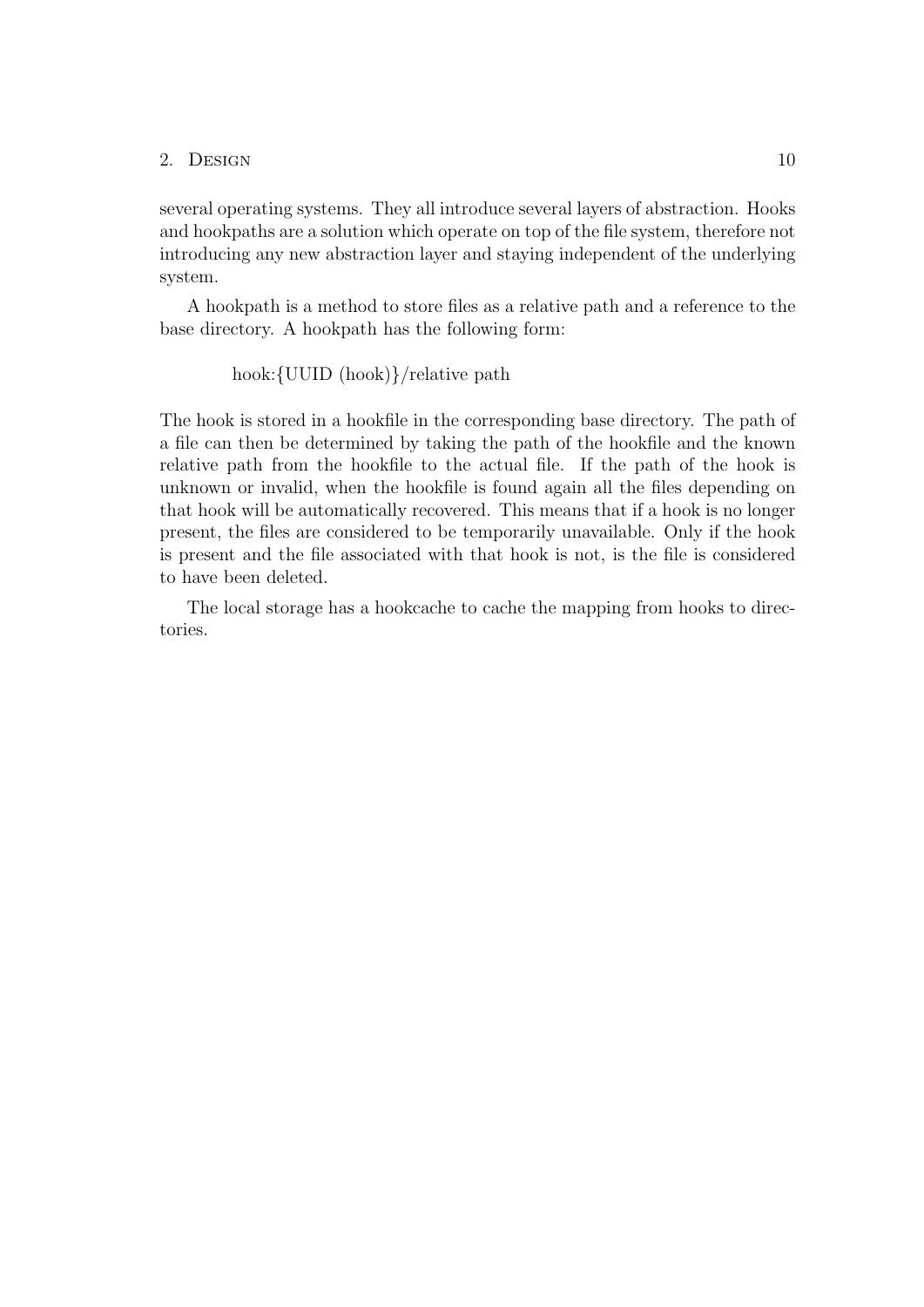## CHAPTER<sub>3</sub> Implementation

<span id="page-13-0"></span>The program is made with  $\mathrm{Qt}~4^1$ , a multi-platform GUI toolkit. It has integrated database and network modules.

To abstract the access to the local storage and web resources there are two base classes (LocalStorageBase and WebResourceBase) which define the interface. These interfaces are implemented for a SQLite local storage and the Freebase web resource.

SQLite is a serverless SQL database. The SQLiteStorage class acts as a wrapper between the "semantic web"-like data model and the relational database back end.

### <span id="page-13-1"></span>3.1 The Interface to Freebase

Of the APIs Freebase offered, we chose to use the one based on  $MQL<sup>2</sup>$ . This interface uses queries and responses that are structured as  $\text{JSON}^3$  objects. They are sent and received using HTTP requests and responses.

A simple example query is shown in Listing [3.1,](#page-14-0) the corresponding response is shown in Listing [3.2.](#page-15-0)

Generally speaking, a query consists of an object (represented using JSON) with some known properties (i.e. key-value-pairs where the value has a sensible value) and keys with values that are meaningless (i.e.  $null$  or  $\{\}\)$ . The "empty" values are then replaced by data from the database, and an object with the same keys is returned.

This query uniquely identifies an object in Freebase's database by specifying

<sup>1</sup><http://qt.nokia.com/>

 ${}^{2}$ MQL = Metaweb Query Language

 $3$ JSON = JavaScript Object Notation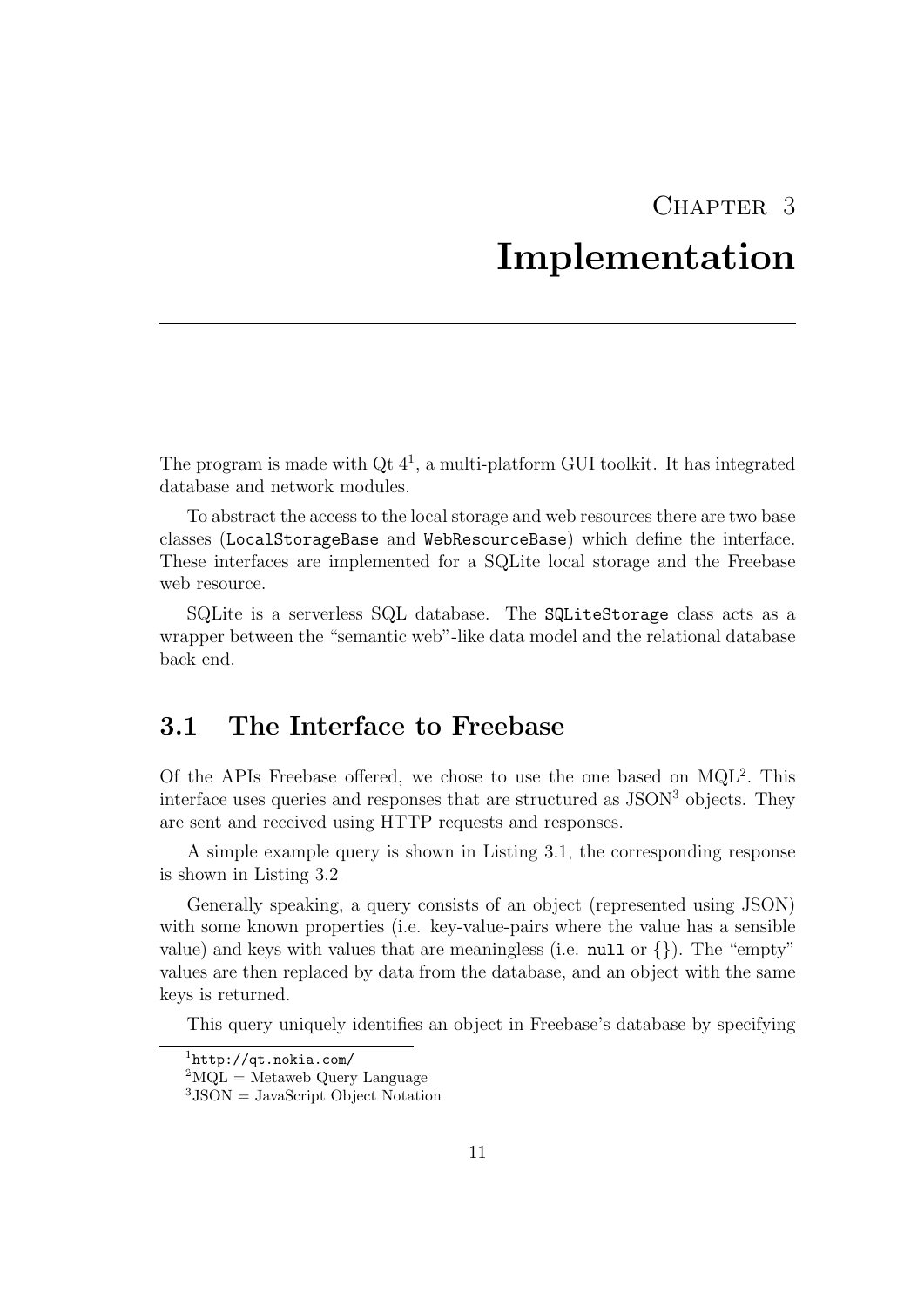#### 3. IMPLEMENTATION 12

Listing 3.1: A simple query example

```
[" type": "/film/film",
  "id": "/en/the_dark_knight",
  " name ": [{
    "lang |=": [
       "/ lang / en " ,
       ''/lang/de",
       "/ lang / fr "
    ] ,
    " lang": null,
    " value ": null ,
    " optional ": true
  }]
}]
```
its type as /film/film and its id as /en/the dark knight. It asks for a possibly empty array of objects that have the key name, whose value is an array of objects. Each of these name objects has the key lang with a value of either /lang/en, /lang/de or /lang/fr. For each name object that matches these requirements, the name object is to be returned containing exactly the two keys lang and value with their associated values retrieved from the database.

Freebase returns the actual response to the query together with some status information. The actual response is the value of the key result. It can clearly be seen that the structure of the object with the present keys exactly resembles that of the query, the keys lang|= and optional excluded.

In MEAMM the responses from Freebase are parsed using the QScriptEngine class.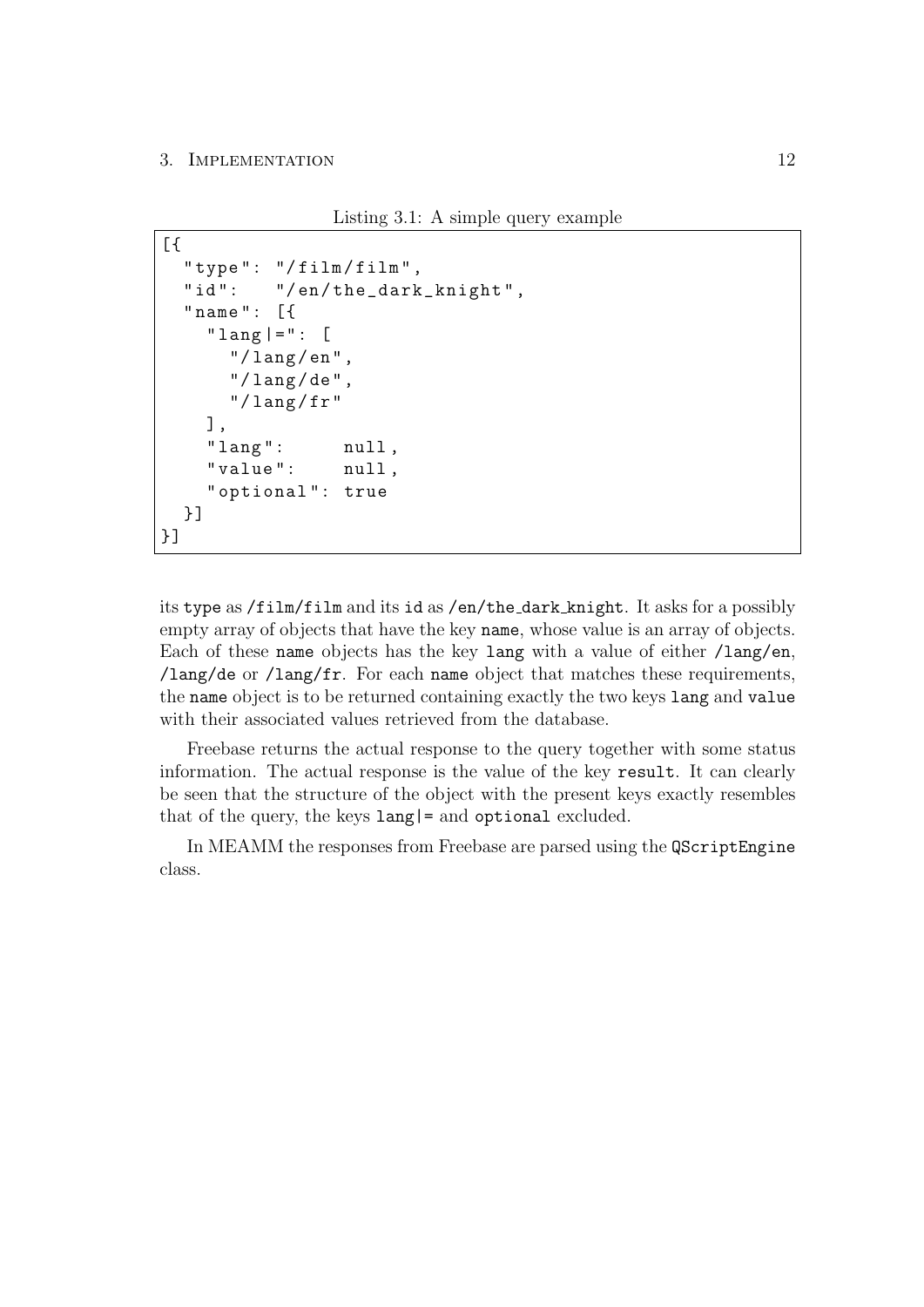Listing 3.2: The result of the query

```
{
  " code": "/api/status/ok",
  " result ": [{
    "id": "/en/the_dark_knight",
    " name ": [
      {
        " lang": "/lang/en",
        " value ": " The Dark Knight "
      } ,
      {
        "lang": "/lang/fr",
        " value ": " The Dark Knight : Le Chevalier noir "
      }
    ] ,
    " type ": "/ film / film "
  }] ,
  " status ": "200 OK",
  " transaction_id ": " cache ; cache03 . p01 . sjc1
     :8101;2012 -01 -18 T22 :17:54 Z ;0001"
}
```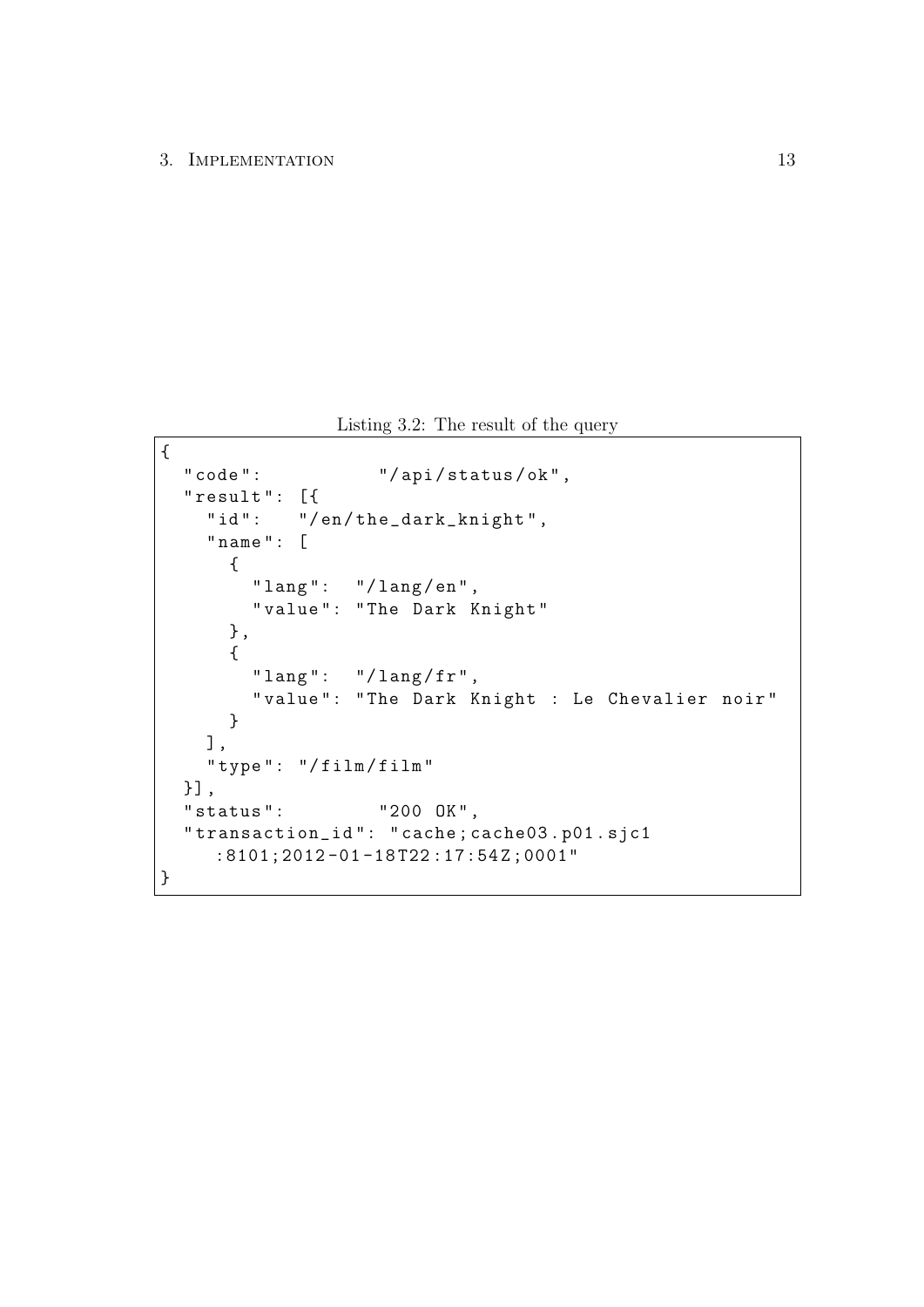# <span id="page-16-0"></span>CHAPTER<sub>4</sub> Discussion of Results

Although far from having all the features its users could desire, MEAMM at this stage is already sophisticated enough that it might be a useful tool to some users in practice. We successfully managed to implement some features related to every aspect of the intended use case.

Comparing the current version of MEAMM with the requirements originally specified in the agreement of this group  $\text{project}^1$ , we must however conclude that our original projection concerning the capabilities of MEAMM at the end of this project were a bit too optimistic. This is due to the fact that we invested more time in the planning and design phase which cut into the time left for actual implementation. However, we see this meticulous planning justified in the fact that during implementation we never encountered any serious design flaws made during the planning phase. Our data and logical structure devised for MEAMM proved to be sound. Being able to rely on a solid base pays off as a software project as it grows. We succeeded in establishing such a solid base.

 $^1$  <disco.ethz.ch/theses/fs11/meamm.pdf>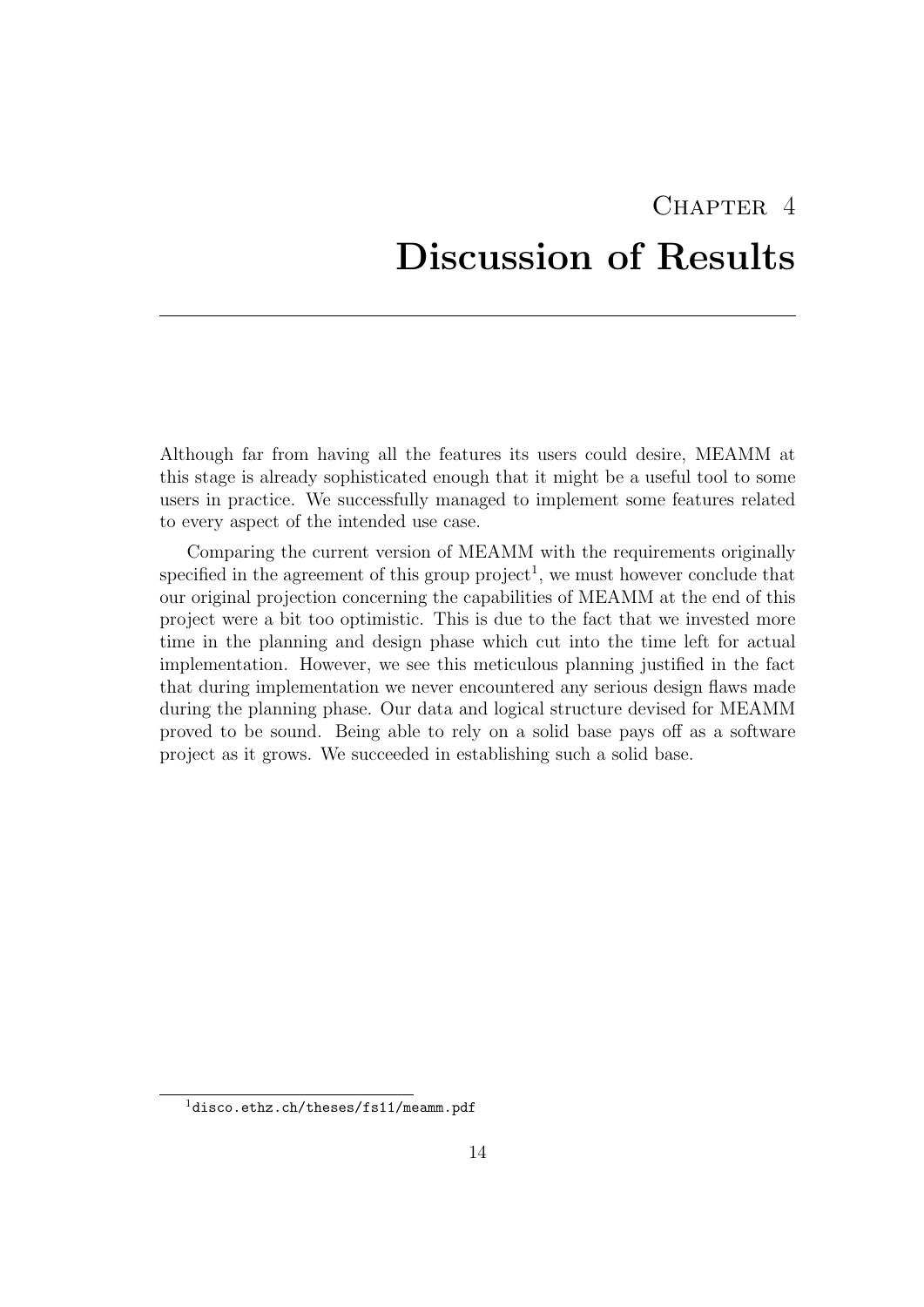# CHAPTER 5 Outlook

<span id="page-17-0"></span>We plan to continue to develop MEAMM in our spare time and implement the still missing features. Most important is polishing up the user interface, which would make the user experience smoother. More differentiated metadata should be imported from the web resource. Also export functionality for search results or selections is required. We would also like to see searching or adding an artwork based on a filename and adding directories to manilas. Also, the user should be able to perform actions on manilas, such as copying a manila. The hook handling would also benefit from refinement.

Some outstanding work might even be extensive enough as to warrant a group project in their own right:

- Extracting technical information from files
- Automatically adding artworks based on file (meta)data
- Automatically updating of manually-added artworks with incomplete data with data from a web resource
- Implementing importing metadata from a web resource other than Freebase